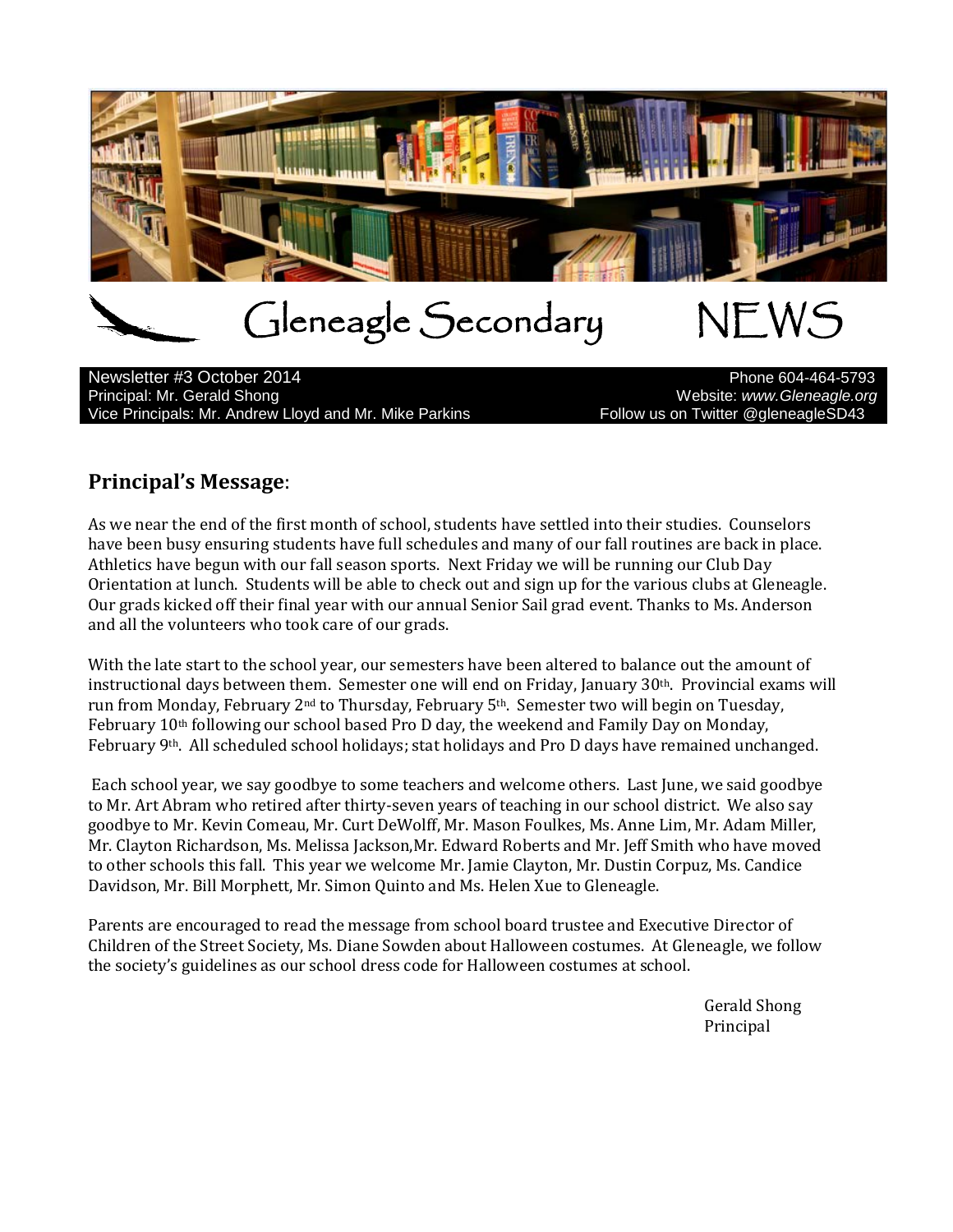**Wednesday, November 5th is Take Our Kids to Work Day**. Grade 9's will be not be attending school that day. Instead they spend the day at workplaces as part of this national initiative. Students will return a permission form and they will be given an assignment to complete on the day. They will hand it in to their block 2 teachers by Wednesday, November  $12<sup>th</sup>$ . Information and extra copies of the assignment are available on the school site under "News and Announcements". Email Ms. Horvath  $(ihorvath@sd43.bc.ca)$  if you have any questions.

**Anyone graduating in January must first complete their Grad Transitions.** The assignments should be completed by mid/end of November and the Exit Interview should be done before Christmas break. Email Ms. Horvath [\(jhorvath@sd43.bc.ca\)](mailto:jhorvath@sd43.bc.ca) if you have any questions, or if you think you're done your assignments. To begin working on GT – go to gleneagle.org.  $\rightarrow$  programs & services  $\rightarrow$  grad transitions and follow the instructions. Or find an information sheet with instructions under "News and Announcements" on gleneagle.org.

**What is DPA?** All students in grade 9-12 are expected to get 150 minutes of physical activity per week. They must report out on their Daily Physical Activity using the school GT site. Go to gleneagle.org.  $\rightarrow$  programs & services  $\rightarrow$  grad transitions and follow the instructions. Or find an information sheet with instructions under "News and Announcements" on gleneagle.org. Email Ms. Horvath [\(jhorvath@sd43.bc.ca\)](mailto:jhorvath@sd43.bc.ca) if you have any questions.

# **Math Department**

Registrations for the COMC, CSMC, CIMC, Pascal, Cayley, Fermat, AMC 10, and AMC12 Math contests are now closed. At the start of the second semester, there will be another chance to sign up for Fryer, Galois, Hypatia, or Euclid for those students who have not signed up yet. Mrs. Savovic will announce the time for these registrations in February next year.

Math Contest Club lunch sessions are already under way. Attendance is optional, but recommended to all students who signed up to write any of this year's Math contests. Talk to Mr. Tootian in Room 208 if you have any questions about these sessions.

# **Multicultural Club**

Gleneagle's Multicultural Club meets once per week to plan fun activities and field trips. Last year we made dumplings for Chinese New Year, went to Fly Over Canada and held a multicultural fair in the school, just to mention a few things. All students are welcome to attend. Ms. LeBlond and Ms. Gregory are the sponsor teachers to contact if students would like to make new friends and get involved!

# **Gleneagle Outdoor Club**



All students are encouraged to join our first trip on October 24-26, 2014 to Manning Park. Explore one of BC Park's gems from a base camp on Lightning Lake. From our camp, we will enjoy canoeing, hiking, and games during the day. At night we will play

music and tell stories around the campfire. The students assume leadership practice by taking responsibility for specific tasks during the preparation and participation stages of the trip. Trip forms are available in Room 104 from Ms Bogen – permission form, medical form, itinerary, and equipment list. Students will be supplied all of the camping gear, bus transportation, canoe lessons and canoe equipment. Students will be required to bring their own clothes and food. The cost is \$90.00.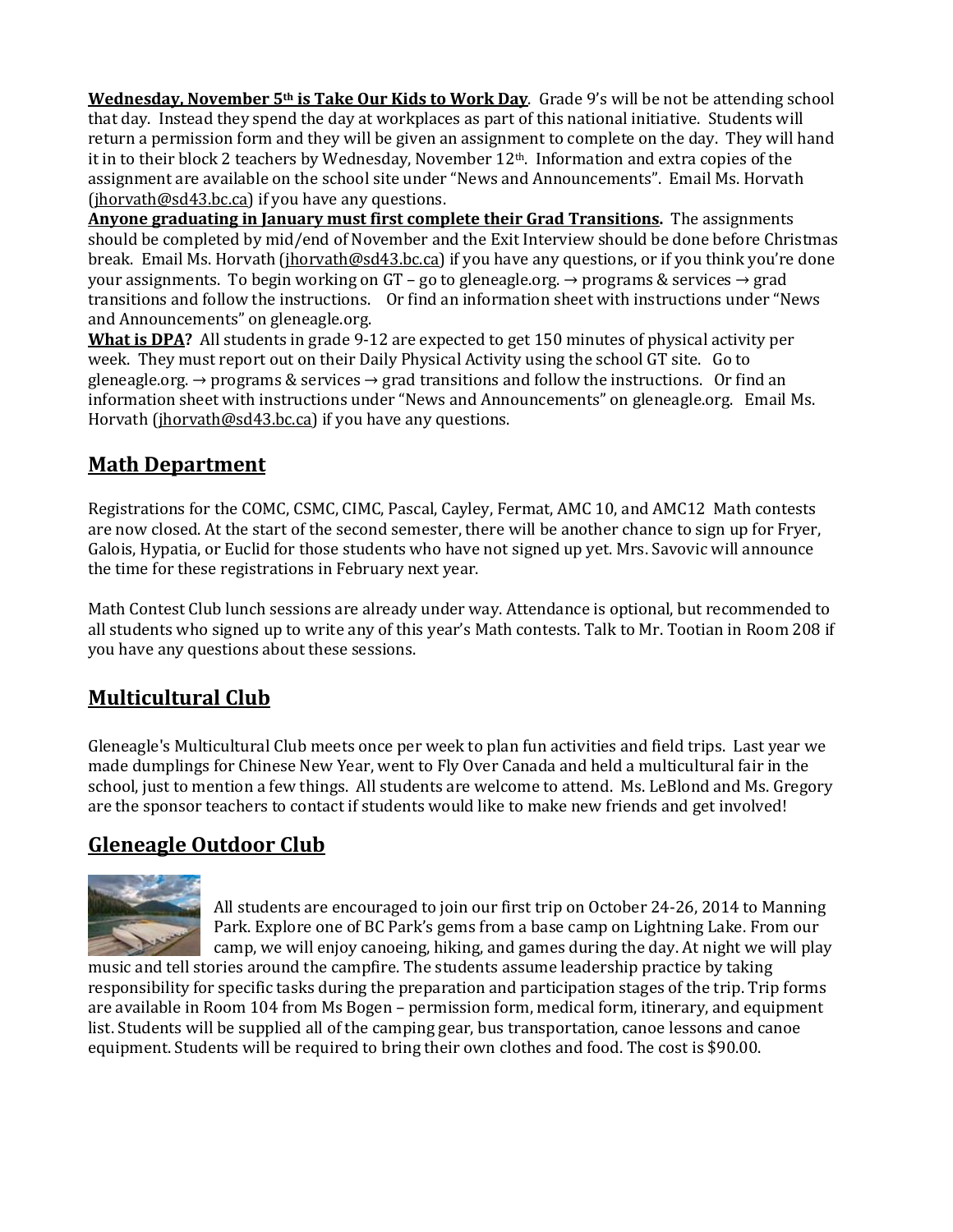#### **Important Message to Parents regarding Halloween Costumes**

Halloween is fast approaching and once again Children of the Street Society is raising awareness about inappropriate Halloween costumes which sexualize children and youth, and glamorize sexual exploitation, pimping, and gang lifestyles. Costumes geared towards children and youth have become increasingly sexualized. Costumes such as "prisoner of love", and "pimp and ho", create false perceptions of the perpetrators and victims of sexual exploitation and human trafficking.

Sexual exploitation of children and youth is a devastating form of human trafficking. The average age of entry into the sex trade in Canada is 12-14 years old. Sexual exploitation involves the exchange of a sexual act for any consideration such as drugs and alcohol, a place to stay, popularity, or acceptance. This is illegal and child abuse and it is not the youth's fault.

Young people are recruited into exploitive situations for a variety of reasons, from false promises, gifts, addiction, coercion or control. Recruitment happens everywhere, including school grounds, shopping malls, transit, and particularly online through social networking sites and chat rooms. Sexual exploitation also includes the issue of child sexual abuse images. Due to the prevalence of online activity, image sharing and online facilitated sexual exploitation has significantly increased. In fact, Cybertip.ca recently issued a warning about sextortion: a crime where the perpetrator threatens to distribute images that the victim provided them unless more photos are sent or money is paid.

Victims of sexual exploitation face significant barriers and long term effects including homelessness, violence, mental illness, drug and/or alcohol addiction, sexually transmitted infections, HIV and AIDS, drug affected babies, post-traumatic stress syndrome from physical, emotional and sexual abuse, social stigma, barriers to future employment and premature death. Dressing up in costumes that glamorize sexual exploitation or sexualizes young people only creates social acceptability and desensitization of this disturbing issue.

Dressing up as a "pimp" or a "gangster" also glamorizes the perpetrators of sexual exploitation, further normalizing this issue in the public eye. Many young men are lured into a gang or pimping lifestyle through false promises of money, power, respect, a sense of family, and protection – promises which lead to violence, criminal activity, and the risk of death. Earning a profit off of the buying and selling of children and youth, is sexual exploitation, and is illegal.

As a society, we have the unique opportunity to recognize that these costumes are not socially responsible, and instead encourage youth to emulate positive role models through what costumes they choose to wear. This year, we are asking the community to be socially responsible by choosing Halloween costumes that do not glamorize either the perpetrators or the victims of child and youth sexual exploitation. We are also encouraging the community to avoid costumes that glamourize gang or pimping lifestyles. Instead, please encourage children and youth to choose appropriate costumes that represent their own individuality and creativity.

Children of the Street Society is a provincial non-profit organization dedicated to the prevention of sexual exploitation of children and youth since 1995. The Society's mission is to take a proactive approach through public awareness, education and early intervention strategies to prevent the sexual exploitation of children and youth while offering support to families.. For more information visit childrenofthestreet.com. Please also Like us on Facebook and Twitter @ChildrenoftheSt. We wish your students a safe and fun Halloween. For further information, please do not hesitate to contact us at 604-777-7510 or a[t info@childrenofthestreet.com.](mailto:info@childrenofthestreet.com)

On Behalf of Children of the Street Society, Diane Sowden